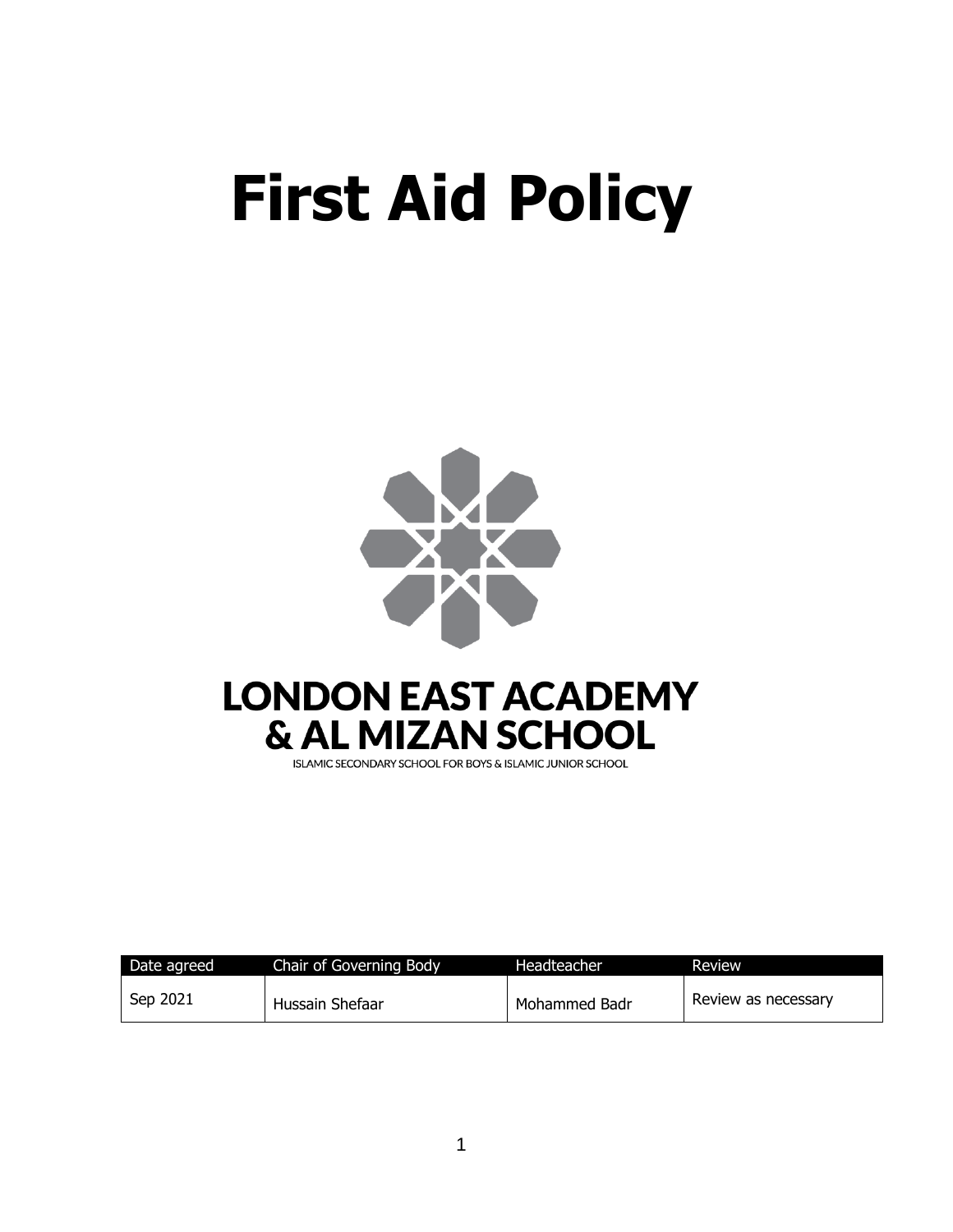#### **1. Introduction**

This policy incorporates the latest  $DFE<sup>1</sup>$  guidance and aims to ensure that arrangements are in place to support pupils with medical conditions and ensure that all pupils<sup>2</sup> can access and enjoy the same opportunities as any other pupils regardless of their medical needs.

The schools also aim to work in strong partnership with parents and other relevant professionals to ensure that pupils' needs are being fully met. This policy also aims to ensure adequate arrangements to effectively deal with minor accidents and pupils' medical needs at school.

The schools will ensure that pupils are provided with high quality care, guidance and support so that their medical needs are effectively met and that they are safe from serious injury and accidents. When a pupil is involved in an accident the schools will take all reasonable steps to treat the pupil and inform their parent as detailed in this policy.

#### **2. Medical Conditions**

A list of pupils with medical conditions and/or food allergies is kept in the school office. This is updated annually and when advised by parents of changes to their child's condition by the Office Manager.

Parents are responsible for informing the school of their children's medical conditions or any changes. The Office Manager is responsible for contacting and providing details of pupils' medical conditions when they move to a new school which includes transfer to secondary schools.

#### **3. Individual Healthcare Plans**

The schools work in partnership with other health professionals to draw up individual health plans where needed.

## **4. Medicine**

First Aid does not include the administration of medicine. For the administering of medicine parents are requested to provide written instructions to the Office Manager, who will ensure that the medication is administered by staff who are listed on Appendix C.

Medicine brought into school must be in a container, clearly labeled and will only be accepted if prescribed by GP. It will be kept in the school office and not in the classroom. The pupil or the parents are responsible for collecting the medicine at the end of the school day from the school office.

<sup>1</sup> DfE, Supporting pupils at school with medical conditions, April 2014

<sup>&</sup>lt;sup>2</sup> The word Pupil is used to refer to pupils and students at Al Mizan and London East Academy (LEA)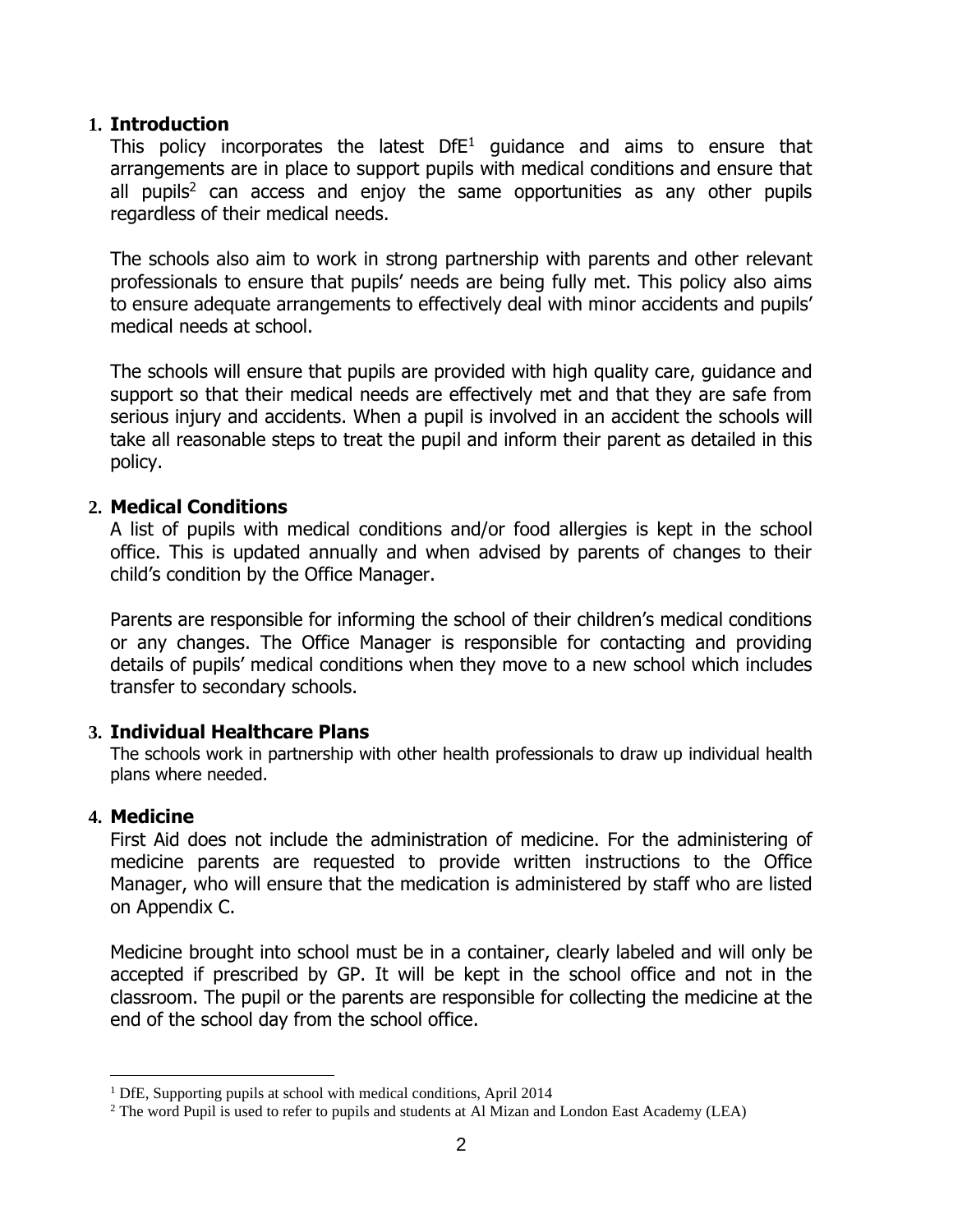Medicines are clearly marked with the pupil's name and kept in the admin office for LEA students and staffroom for Al Mizan students. Pupils must not carry any medicine in school. Those who are able to administer their own medication are encouraged to do so under the supervision of an adult. Parents must ensure that all medications are in date and are collected at the end of each academic year.

If a problem arises, the school will contact the parent/guardian for advice.

## **5. Record Keeping**

Written records are kept of all medicines administered to pupils in the log books that are kept securely in the admin office.

## **6. Arrangements for First Aid**

The school has fully trained first-aiders. A list of the qualified Fist Aid providers is displayed in the medical room, school office and staff-room.

Portable First Aid boxes are available at playtime; lunchtime; visits and sports outside the school building or off-site activities. A basic First Aid Kit should contain the required contents in accordance with the British Standard BS 8599.

## **7. Responsibilities of the First Aider**

The responsibilities of the appointed First Aider/s are:

- To take charge in the situation where personal injury or illness has occurred and where further medical help is needed;
- In cases of serious injury, responsibility of the appointed person ends when the patient is handed over to medical care or parent/carer.
- No attempt to move an injured pupil will be made until appropriate examination and an assessment has been completed. Minor injuries may be treated on a self-help basis or by any members of staff in loco-parentis.

## **8. Procedure for Dealing With and Recording Accidents, Injuries and Emergencies**

- First aid assessment is carried out in the medical room and appropriate first aid is administered.
- After assessment, if the person remains in the medical room then admin staff notified.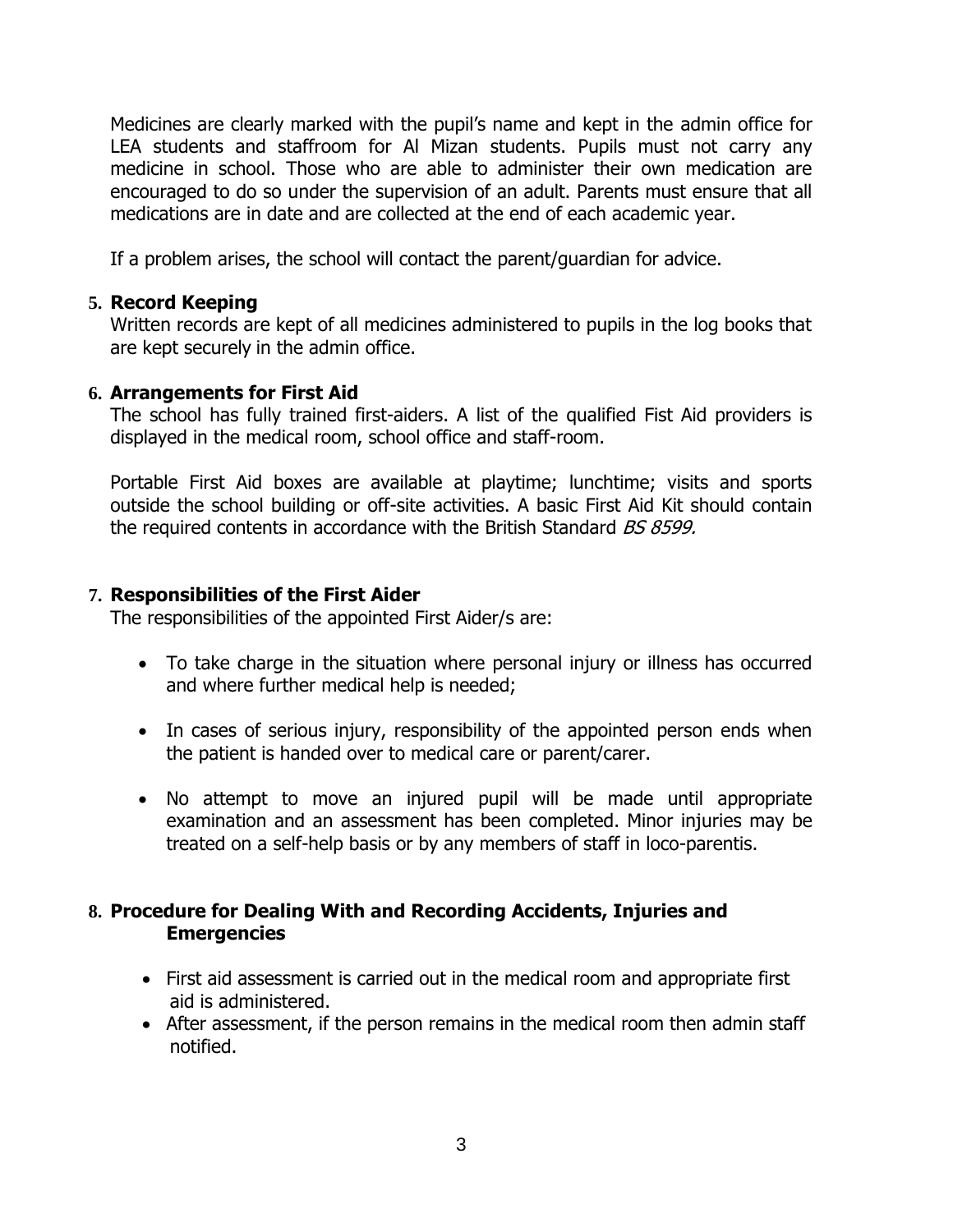- Major/Minor incident log book are kept in the medical room and must be completed. The log book can be completed by any staff while the assessment is taking place by first aider.
- Any incident considered being major, parents are immediately informed by admin staff; emergency services are contacted immediately, if required.
- If the major incident log book is completed then, 'Incident information for parents' needs to be completed (See appendix A). A copy of this is placed in the student's file, whilst the other is given to parents.
- All serious injury or major accident/incident must be reported immediately to the headteacher or a senior leader.
- If parents /carers are delayed then a staff member will accompany the injured person to the hospital and wait with the person until parents / carers have arrived. The member of staff will keep the headteacher informed of any development.

## **Major accidents/incidents include:**

- Badly bumped heads, e.g. heavy bruising, severe headache, distorted sight
- Possible fractured/broken bones
- Severe cuts or external bleeding
- Asthma attacks (not normal)
- Seizure or allergic reaction
- Breathing difficulty
- Other injuries considered by first aider to be serious

## **Minor accidents may include:**

- Grazed knees, elbows, etc
- Complaints of minor stomach-ache or headache
- Minor injuries to limbs
- Twisted ankles
- Normal nosebleeds
- Other injury assessed to have no major impact on pupils' well-being

If serious accident occurs an investigation into the accident should be undertaken immediately or at least on the same day. Judgments should be made as to what can be done to reduce the risk of similar accidents occurring again. All accidents / near misses will be reported in accordance with the School's Health and Safety Policy and will be reviewed by the Governing Body.

## **Reporting proceduce for Accidents/injury to staff or visitors**

Any accidents involving staff, visitors or parents must be reported to the school office immediately. The school office must report this to the Health & Safety officer at the London Muslim Centre (LMC).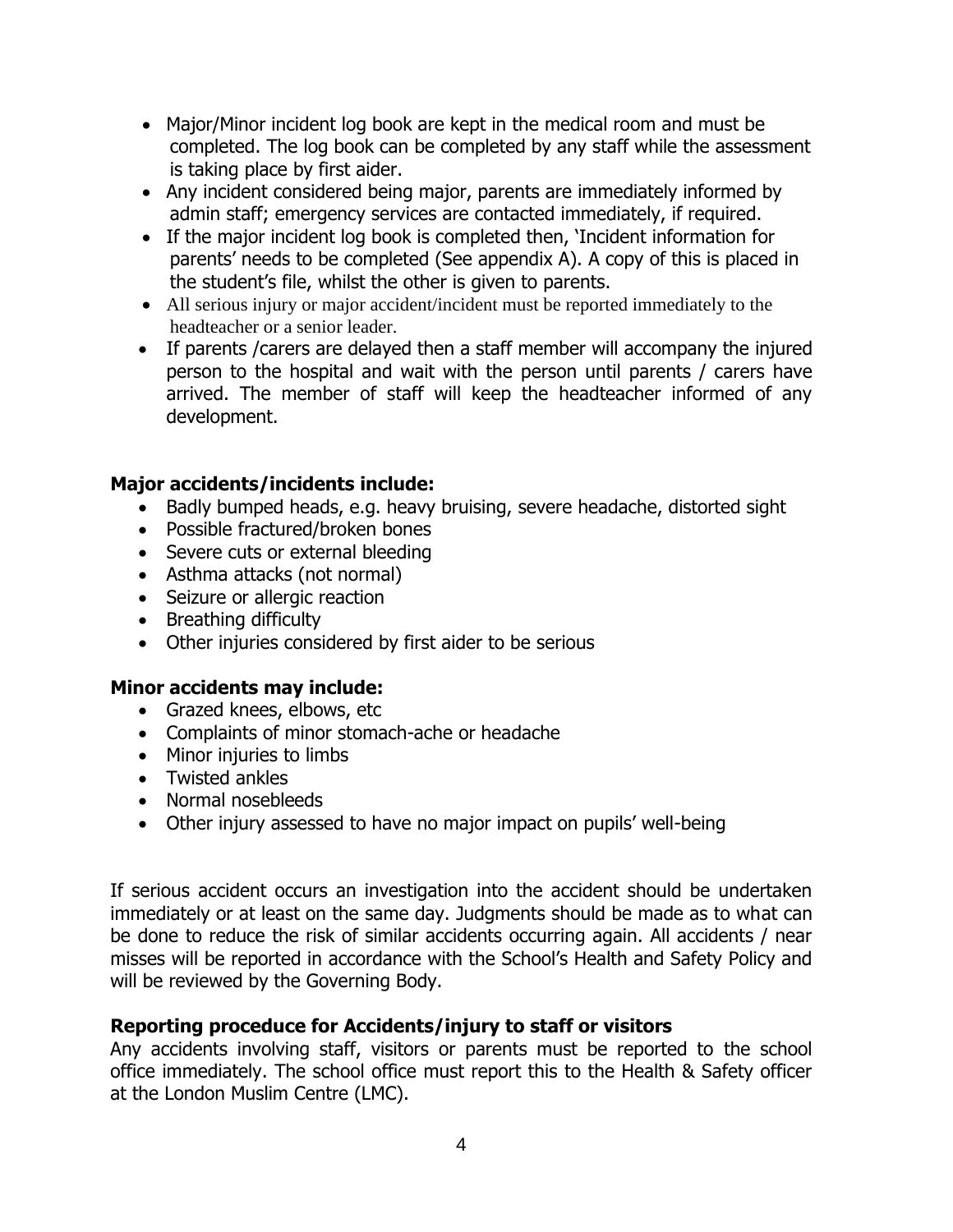#### **9. School Trips & Visits**

School visits and trips are of great education and social value for all pupils.

At Al-Mizan and London East Academy, teachers ensure that the highest standards of health and safety are applied at all stages of any trips or visits. Teachers carry out a risk assessment as part of planning a school visit or trip regardless of the distance or number of pupils involved.

The risk assessment ensures that all reasonable steps are taken to avoid exposing pupils to dangers which are foreseeable and beyond what certain pupils can be expected to cope with.

#### **10. Training for Staff**

The headteacher will ensure that this policy is implemented effectively and is made available to all stakeholders. The headteacher will also ensure that there are sufficient trained staff members to implement the policy effectively. A training need will be carried out at the end of each academic year and subsequent accredited training will be made available to relevant staff. The school will have at least six fully trained First Aid providers.

#### **11. First Aid at the schools**

The school aims to ensure that it provides a safe and secure environment which is conducive to learning. To assist that process the school ensures that there are adequate numbers of trained staff to prevent accidents and administer first aid when required. In particular:

- First Aid provision is available at all times, including out of school trips, during PE and other times the school facilities are used e.g. Parents' Meetings.
- First Aiders must have attended a recognised **First Aid Course** approved and attend refresher courses every 3 years. They will be reliable, have good communication skills, an ability to cope with stress and able to absorb new knowledge.
- All staff, and those parents with responsibility for children in school, are made aware of First Aid personnel, facilities, and the location of First Aid boxes and information. Lists of staff [Appendix C] with First Aid responsibilities and/or appropriate training are displayed in the Medical room and appropriate offices. There are portable First Aid Kits which staff take on school trips.
- It is the responsibility of the Headteacher, to ensure good First Aid practice is being carried out within the school and at events and activities organised by the school.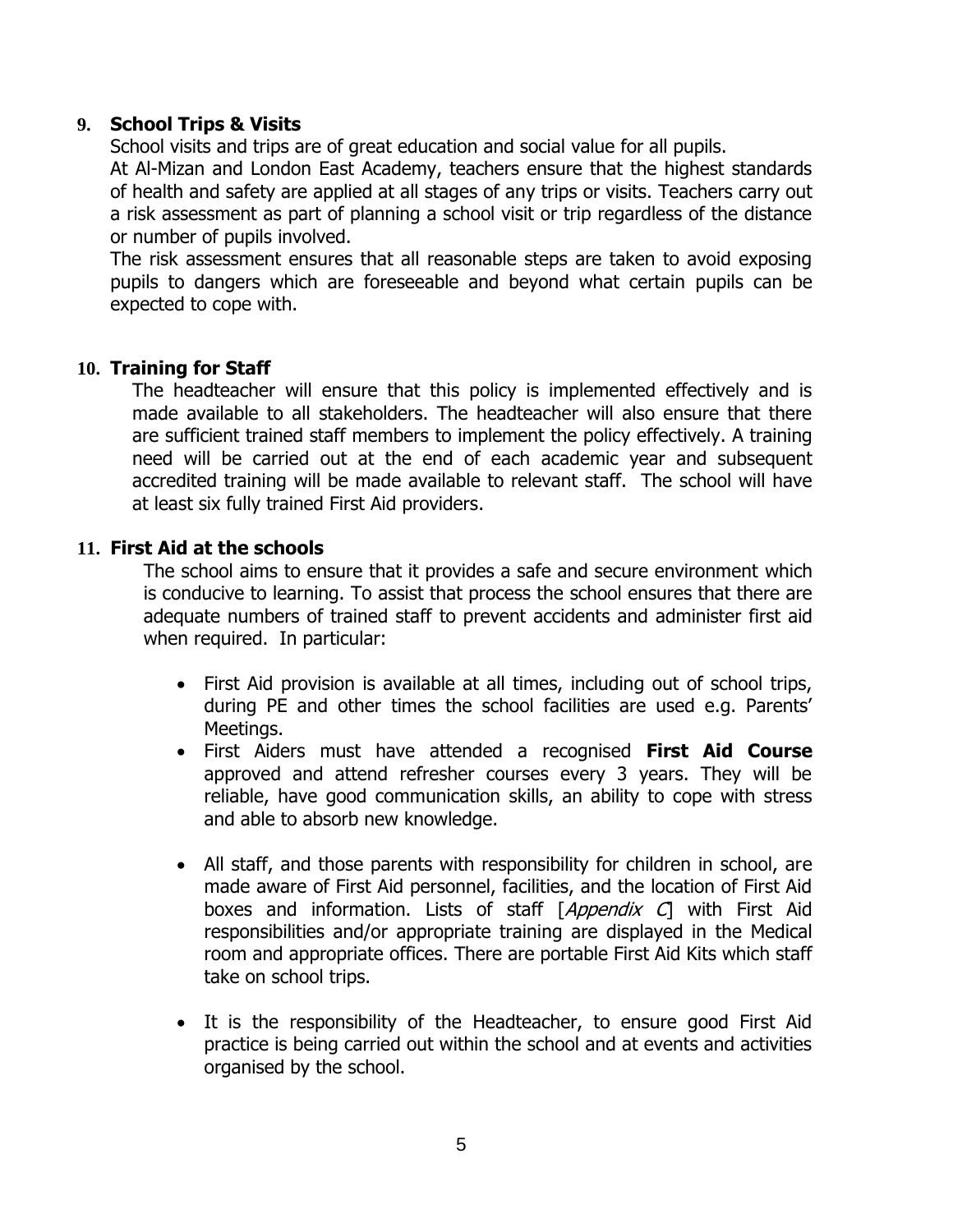• The contents of the First Aid Cabinets/Kits are checked every week and maintained and replenished by admin and support staff.

## **12. Procedures for Administering Medicines**

At Al Mizan and London East Academy, we have adopted the guidelines issued by the relevant authorities  $3$  and guidance available on good practice from the local authority.

Parents must fill in the Medical Consent Form (appendix B) for any medicines to be stored and if required, administered in school.

<sup>3</sup> DfEE, Guidance on First Aid for schools, 2000

DfE, Supporting pupils at school with medical conditions, April 2014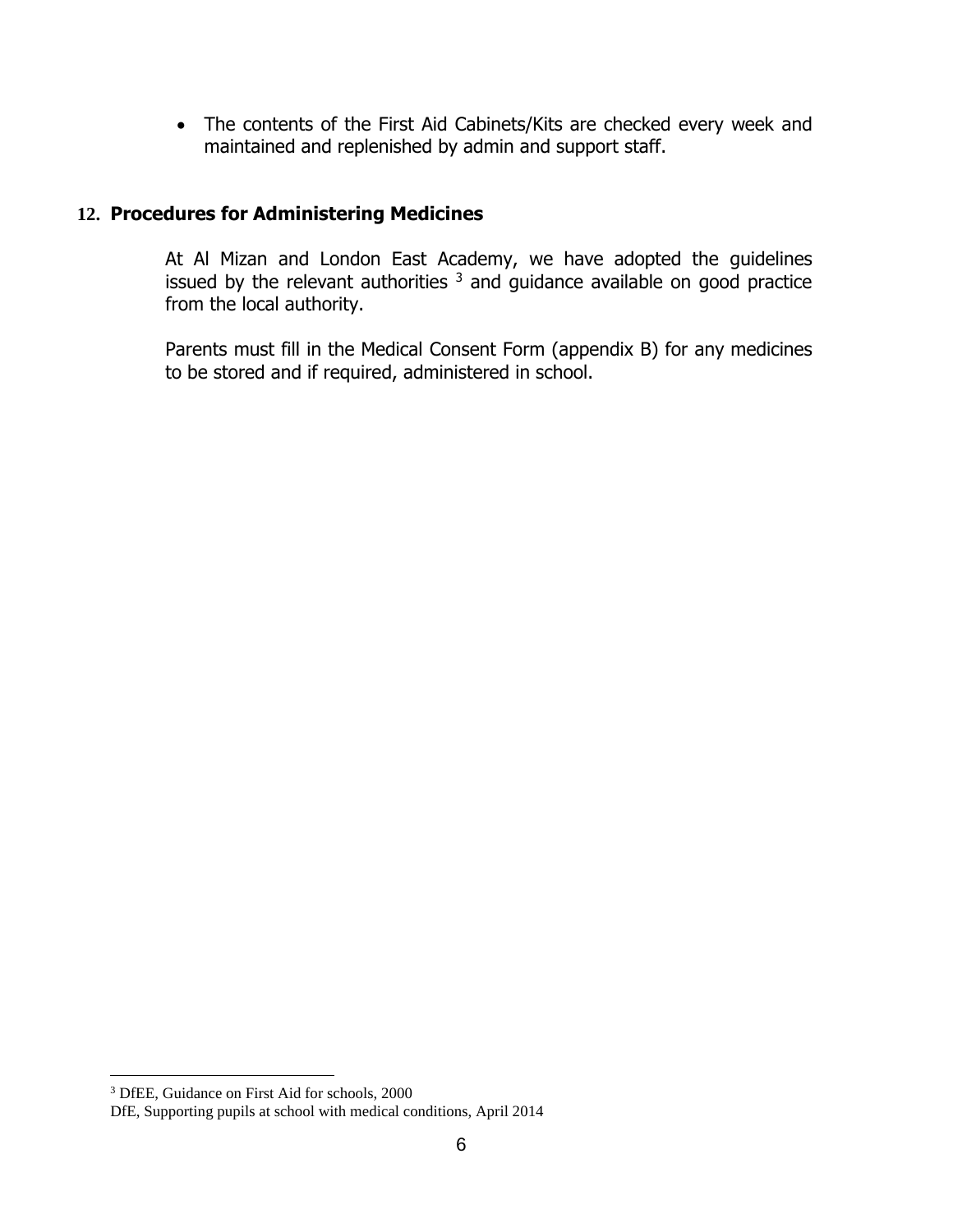#### LIST OF APPENDICES

Appendix A - Incident information for parents

Appendix B – Medical Consent Form

Appendix C – First Aiders in School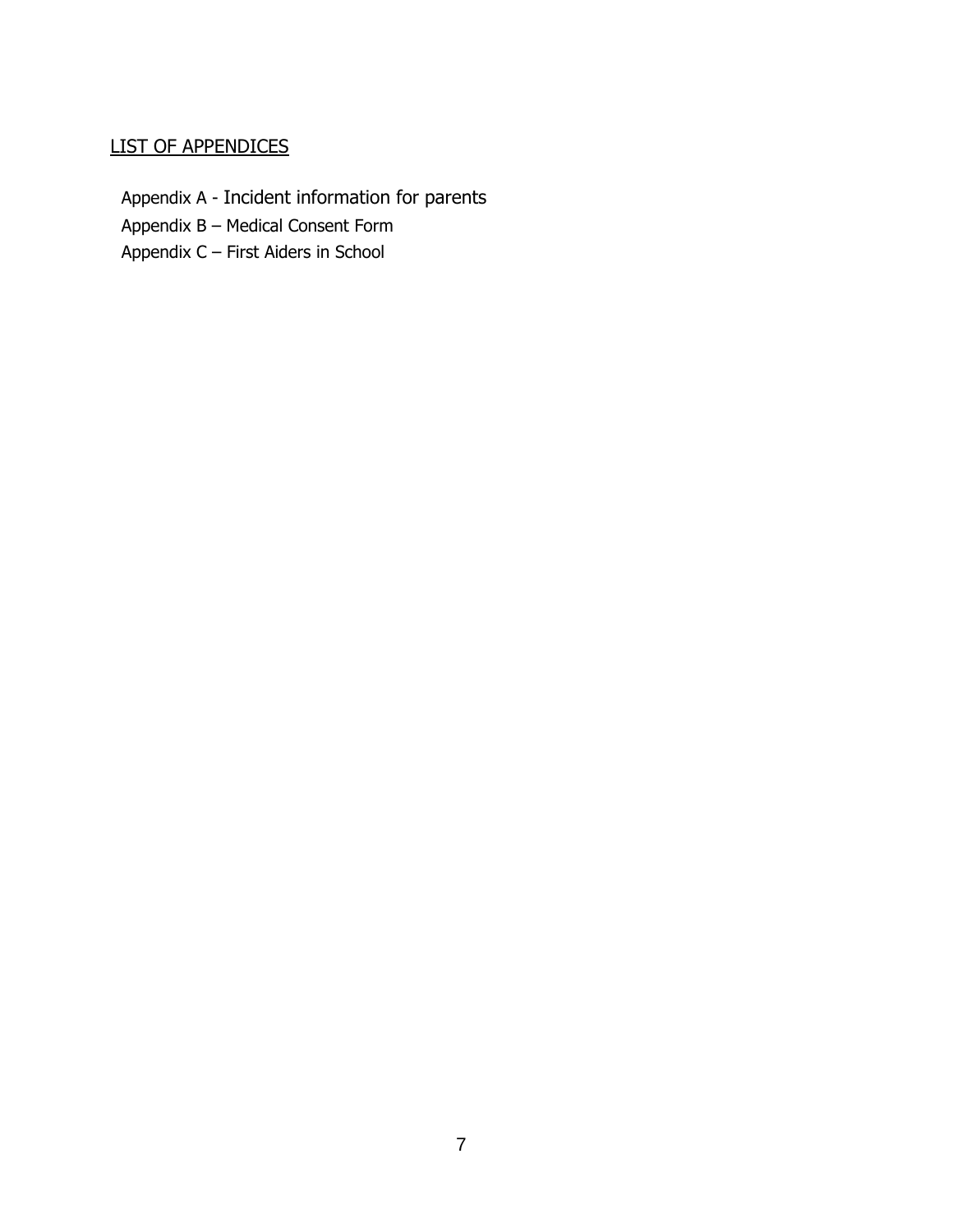# **Appendix A - Incident information for parents**

| AL MIZAN<br>PRIMARY SCHOOL             | L E.<br>Incident information for parents                                                                                                                                                       |
|----------------------------------------|------------------------------------------------------------------------------------------------------------------------------------------------------------------------------------------------|
| and a copy kept in the student's file. | This incident information form should be filled in by a staff that has either witnessed the<br>incident or treated the student who had an injury. The form should then be given to the parents |
|                                        |                                                                                                                                                                                                |
|                                        |                                                                                                                                                                                                |
|                                        |                                                                                                                                                                                                |
|                                        |                                                                                                                                                                                                |
|                                        |                                                                                                                                                                                                |
|                                        |                                                                                                                                                                                                |
| communication.                         | If you require further details, please contact the tutor through the normal channel of                                                                                                         |
|                                        |                                                                                                                                                                                                |

Please put a copy onto the student's file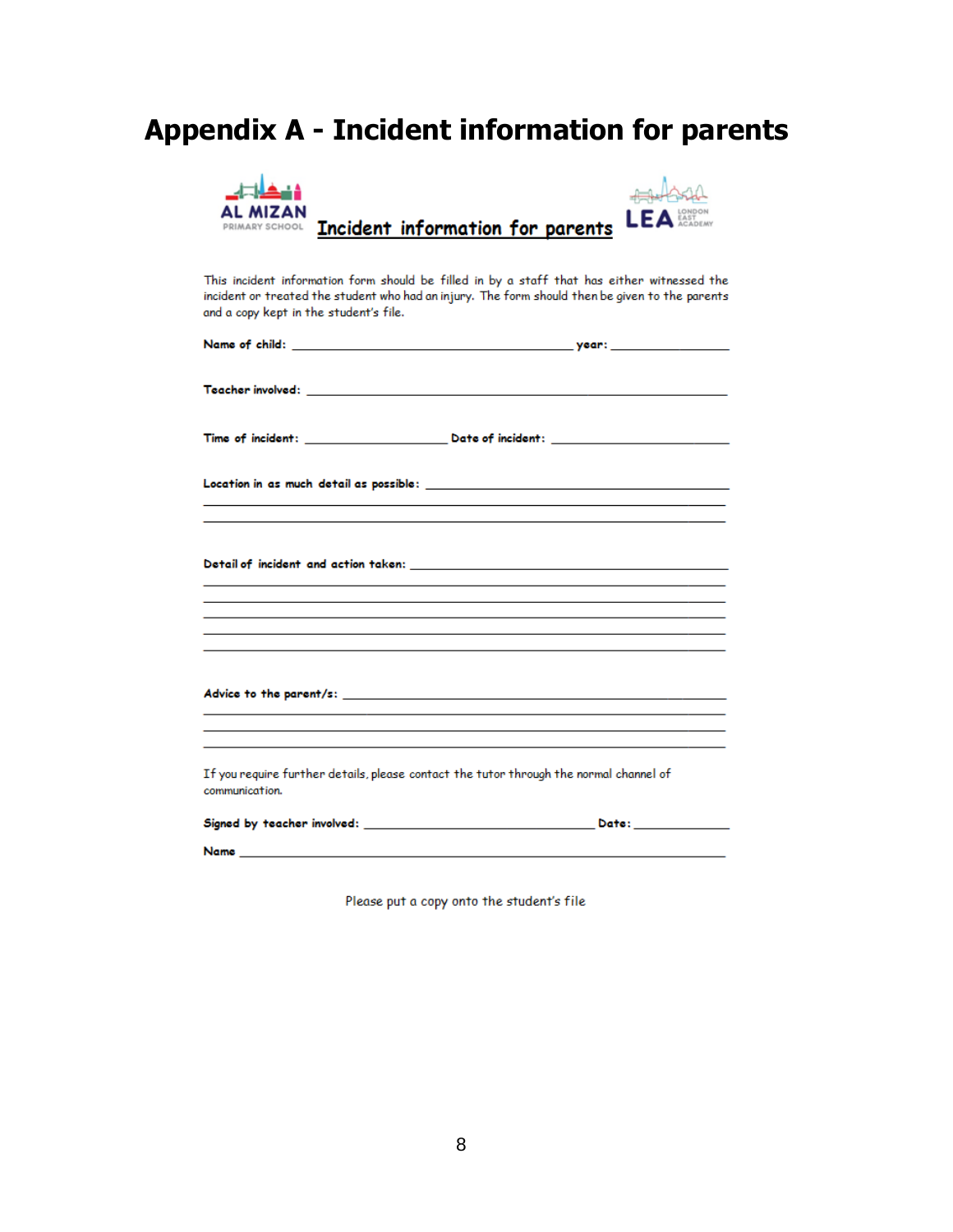# **Appendix B - MEDICAL CONSENT FORM**



**MEDICAL CONSENT FORM** 



Please complete this form and return to the school if your child needs medication during school hours

#### **CONSENT**

| to be $\Box$ administered by a member of staff $\Box$ stored in the school (please tick where appropriate).                                                                                                                                  |                           |                             |
|----------------------------------------------------------------------------------------------------------------------------------------------------------------------------------------------------------------------------------------------|---------------------------|-----------------------------|
| Thave attached the details of the dose to be given accompanied by a letter from the GP.                                                                                                                                                      |                           |                             |
|                                                                                                                                                                                                                                              |                           | Relation:__________________ |
| Signature:<br>and a construction of the contract of the contract of the contract of the contract of the contract of the contract of the contract of the contract of the contract of the contract of the contract of the contract of the cont | Date: $1 - 1 - 1 - 1 - 1$ |                             |
| Note: medication will only be accepted if is accompanied by Doctors note and medicine should be labelled.                                                                                                                                    |                           |                             |

#### **STUDENT DETAILS**

should be aware of:

| Student Name: Campbell Allen Communications |  |  |  |  |  |
|---------------------------------------------|--|--|--|--|--|
| Date of Birth: /                            |  |  |  |  |  |

#### **MEDICAL/HEALTH ISSUES**

Please state below all necessary medical information such as allergies, illnesses and other conditions that the Academy

| $\mathbf{L}$ | _______________________________ | Doctor:   | ______________________                                                                                               |
|--------------|---------------------------------|-----------|----------------------------------------------------------------------------------------------------------------------|
| 2.           |                                 | Surgery:  | __________________________                                                                                           |
| 3.           |                                 | Address:  | __________________________                                                                                           |
| 4.           |                                 | Postcode: | <u> 1999 - Alban Alban III, primeira a populari e a primeira a populari e a primeira a populari e a primeira a p</u> |
|              |                                 |           | Tel (Work): _ _ _ _ _ _ _ _ _ _ _ _ _ _                                                                              |
|              | Can be obtained from your GP    |           |                                                                                                                      |

#### **DETAILS OF MEDICATION**

| <b>Date</b> | Medicine | Amount given | Time given | Staff administering<br>medicine | comments |
|-------------|----------|--------------|------------|---------------------------------|----------|
|             |          |              |            |                                 |          |
|             |          |              |            |                                 |          |
|             |          |              |            |                                 |          |
|             |          |              |            |                                 |          |
|             |          |              |            |                                 |          |
|             |          |              |            |                                 |          |
|             |          |              |            |                                 |          |
|             |          |              |            |                                 |          |
|             |          |              |            |                                 |          |
|             |          |              |            |                                 |          |
|             |          |              |            |                                 |          |
|             |          |              |            |                                 |          |
|             |          |              |            |                                 |          |
|             |          |              |            |                                 |          |
|             |          |              |            |                                 |          |
|             |          |              |            |                                 |          |
|             |          |              |            |                                 |          |
|             |          |              |            |                                 |          |